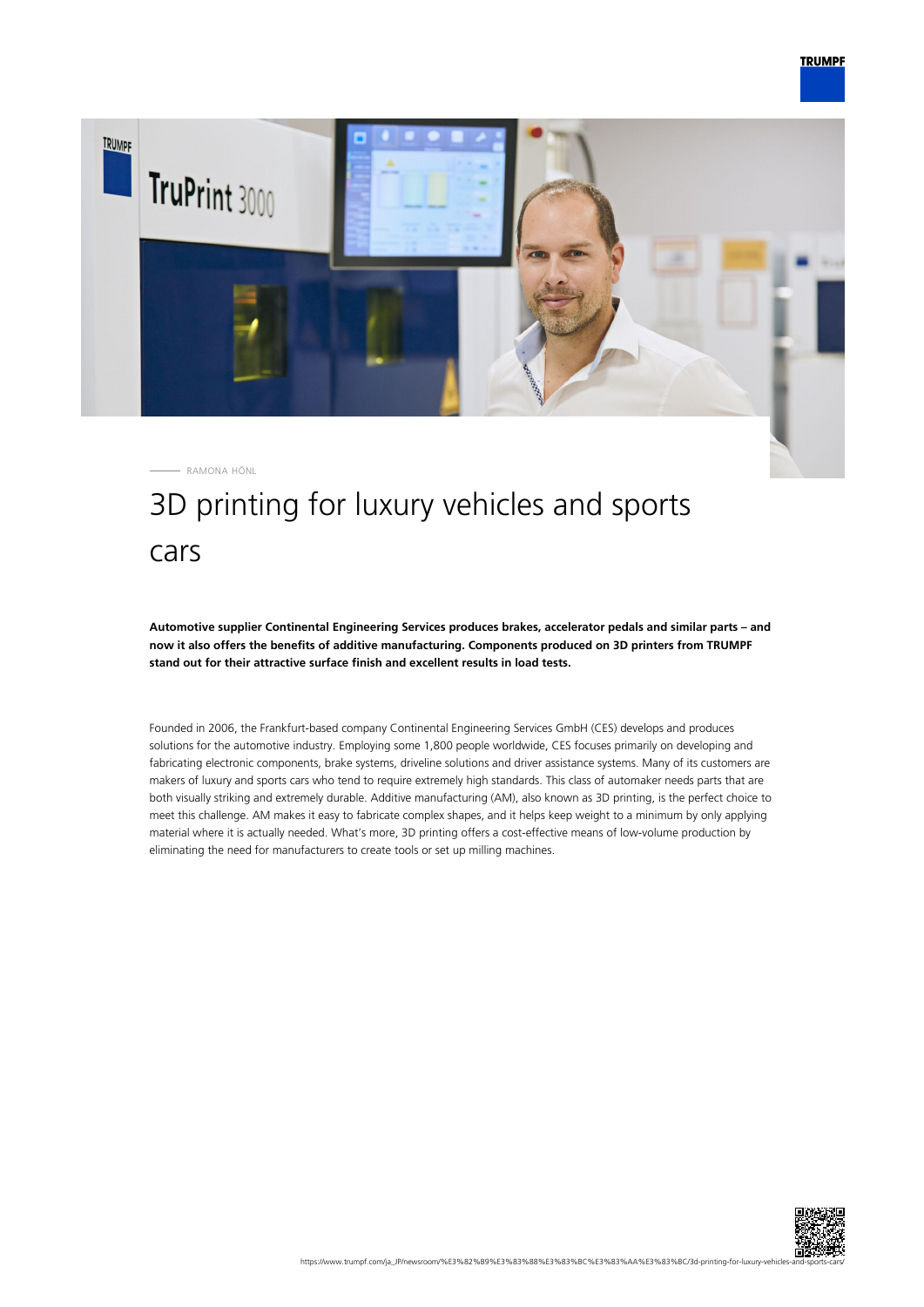

Stefan Kammann heads up the ADaM (Additive Design and Manufacturing) center of competence at CES. He and his team 3D print brake calipers. © TRUMPF / Uwe Nölke

#### **Few automakers are currently using additive manufacturing**

Despite these benefits, additive manufacturing in the automotive industry is more of an exception than the rule. Some manufacturers already use 3D printing for prototypes, replacement parts or individual components, but it's still relatively rare to see AM on the production line. This is where CES has taken on a pioneering role. In 2017, the company became one of the few manufacturers in the industry to establish its own additive manufacturing unit in the form of a center of competence for Additive Design and Manufacturing (ADaM). The unit now employs 20 people and is run by Stefan Kammann.

Most of the 3D printers at ADaM print plastic parts, generally as prototypes or for test purposes. "In low-volume production, 3D printing is faster than milling or die casting. That shortens development times," says Kammann. The team also uses additive manufacturing to configure their automated production lines. For example, if they want a robot to take hold of a metal blank, they first have to teach the robot how to do it. Additive manufacturing allows them to fabricate a simplified version of the blank, omitting any connections or brackets that the robot would not come into contact with anyway. This is more economical than using original metal blanks that would have to be discarded after the tests.

## **TRUMPF lasers are a key part of the company's machinery**

CES has also been printing metal parts since January 2018, using two models from the TruPrint 3000 range of 3D printers from TRUMPF. CES has long relied on this Ditzingen-based high-tech company as a trusted partner. It currently has a total of ten TRUMPF systems that it uses to cut, weld and bend sheet metal. Based on the positive experience CES has had with TRUMPF in the past, they opted to take the same route for metal 3D printing.

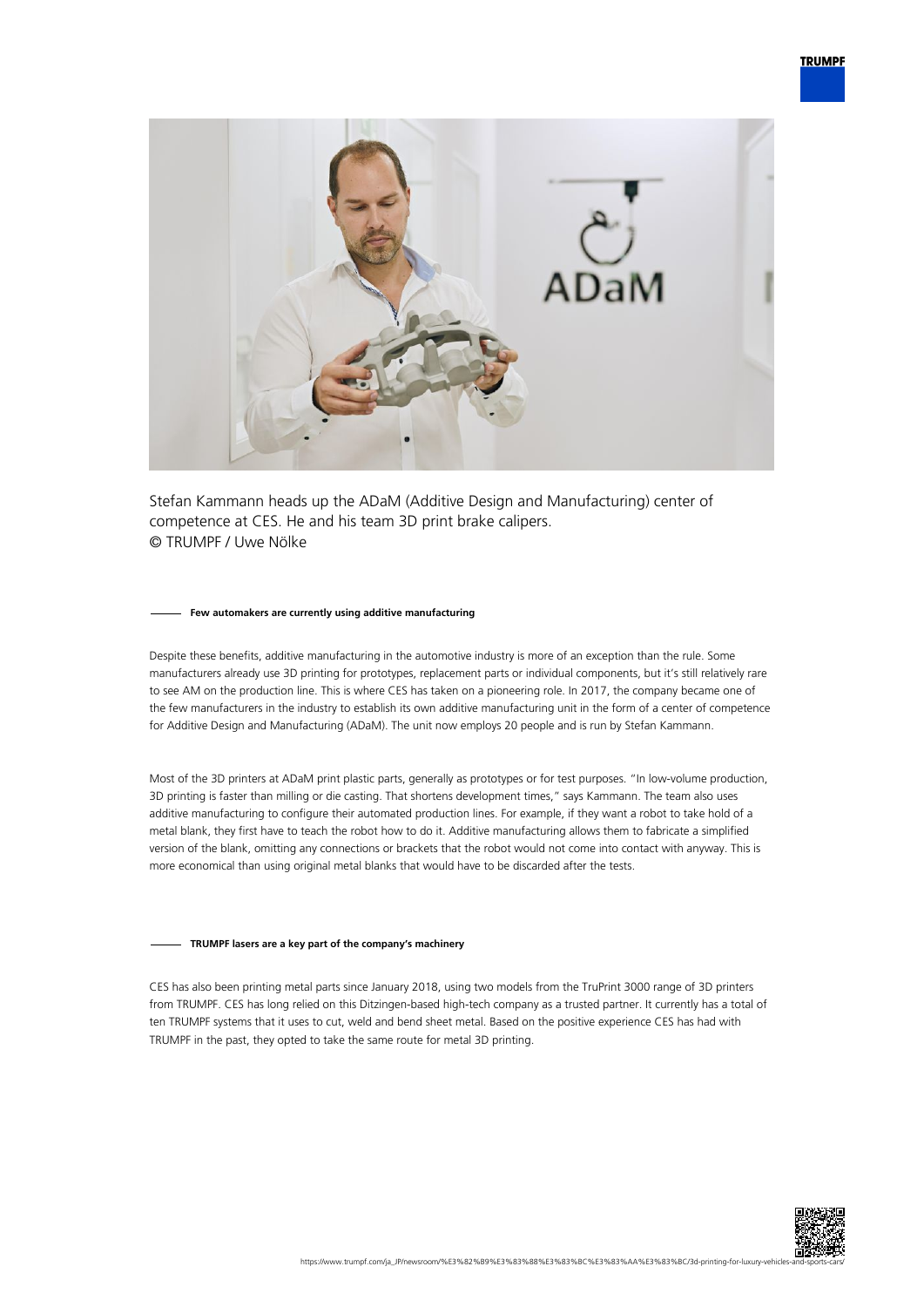

In January 2018, CES began printing parts for the automotive industry on two machines from TRUMPF's TruPrint 3000 series. © TRUMPF / Uwe Nölke

#### **3D printing improves surface quality of automotive parts**

Kammann relies on his two TruPrint machines to print parts that require high quality surfaces. "Only 3D printing can produce a surface as beautifully smooth as this," Kammann says, running his hand over a gleaming accelerator pedal. "This kind of result makes an outstanding impression on customers that produce luxury vehicles," he adds. He also uses the TruPrint 3000 to 3D print mirror housings, displays and control units. CES even uses the TRUMPF machines to print parts for its in-house production needs. Kammann recalls how the team was unhappy with the shielding gas nozzle for the robot welding cell. The cooling channels, drilled apertures and fluid flows simply didn't meet their requirements, so the engineers decided to design and print a new part that would have been impossible to make by conventional means. The new part distributes the shielding gas more evenly throughout the welding cell.

### **Printed brake calipers brake better**

Kammann is particularly proud of a brake caliper he produces for a number of automakers on the TruPrint 3000. It is still fairly unusual to see 3D printing being used for these kinds of production-scale components, largely because suppliers are required to obtain a road permit, which is a complex and costly business. They have to perform numerous tests to demonstrate that the printed part behaves exactly the same on the road as a part made using conventional methods. "Few companies can do that, because it requires in-depth knowledge of the processes and quality requirements," says Kammann. In the case of the brake caliper, the ADaM team carried out computed tomography scans and tensile tests as well as dynamic load tests, which involved applying high pressure to the brakes some 30,000 times. The results showed that the printed brake caliper was actually more resilient than the brake caliper produced by conventional means. "That was enough to persuade our customer to use AM methods to produce the brake caliper in the future," says Kammann. Even better, the 3D-printed brake caliper turned out to be quicker to produce. The delivery time for traditional sand casting methods is around 12 to 14 weeks, but that drops to just one week with 3D printing. Conventional manufacturing methods may be cheaper for bigger orders, but 3D printing is an excellent choice for producing brake calipers in small batches.